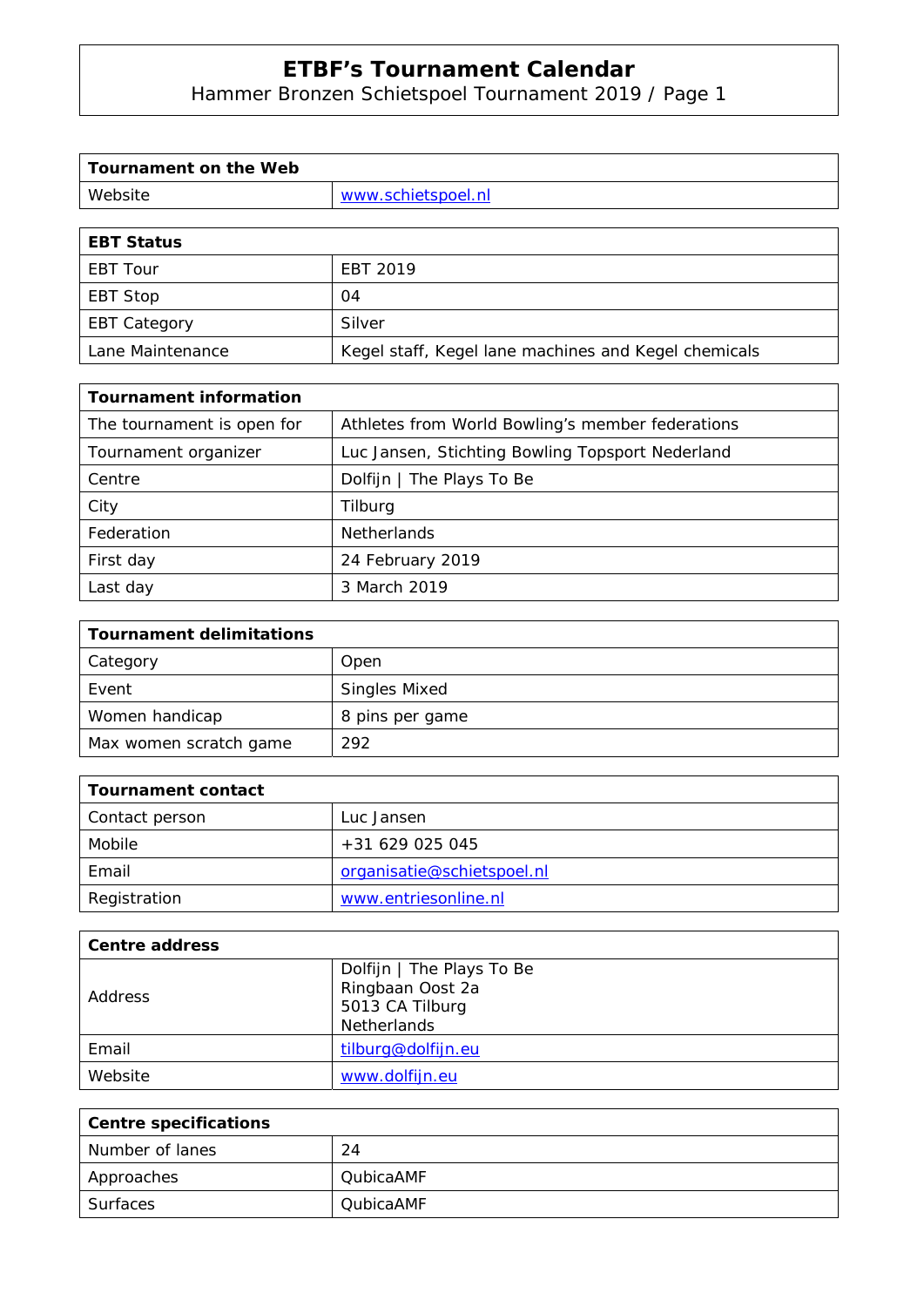Hammer Bronzen Schietspoel Tournament 2019 / Page 2

| Pin decks          | <b>QubicaAMF</b>  |
|--------------------|-------------------|
| <b>Pin setters</b> | <b>QubicaAMF</b>  |
| Pins               | Amflite II        |
| Score system       | QubicaAMF Q-Score |

| <b>Dressing specifications</b> |                              |
|--------------------------------|------------------------------|
| Oil machine                    | Kegel Flex Walker            |
| Oil                            | Kegel (Type to be specified) |
| Cleaner                        | Kegel (Type to be specified) |
| Pattern prepared by            | Kegel                        |
| Dressing done by               | Kegel                        |

| Prize money specifications |       |
|----------------------------|-------|
| Prize fund status          | Fixed |
| Tax on prizes              | No    |

| Prize money expressed in €                |                      |
|-------------------------------------------|----------------------|
| <b>Position</b>                           | <b>Singles Mixed</b> |
| Position 1                                | 5.000                |
| Position 2                                | 4.000                |
| Position 3                                | 3.000                |
| Position 4                                | 2.000                |
| Positions 5-8                             | 1.500                |
| Positions 9-16                            | 1.000                |
| Positions 17-40                           | 500                  |
| <b>Squad Winners</b>                      | 250                  |
| 1 <sup>st</sup> Man after qualification   | 1.000                |
| 1 <sup>st</sup> Women after qualification | 1.000                |
| <b>Total</b>                              | 45.250               |

### **Tournament format**

#### **Qualification**

6 games entries and re-entries

#### **40 athletes will qualify for the final steps**

Athletes positioned 1-4 in the qualification standing will qualify for the final step 2, seeded 1-4

36 athletes will qualify for the final step 1, which is:

A: Athletes positioned 5-30 in the qualification standing

B: Athletes positioned 1-6 in a separate standing for the squads conducted on 24-26 February

C: Athletes positioned 1-4 in the Desperado standing

Athletes are qualified in the order A-B-C

The six athletes qualified from B, are the six highest positioned athletes not qualified from A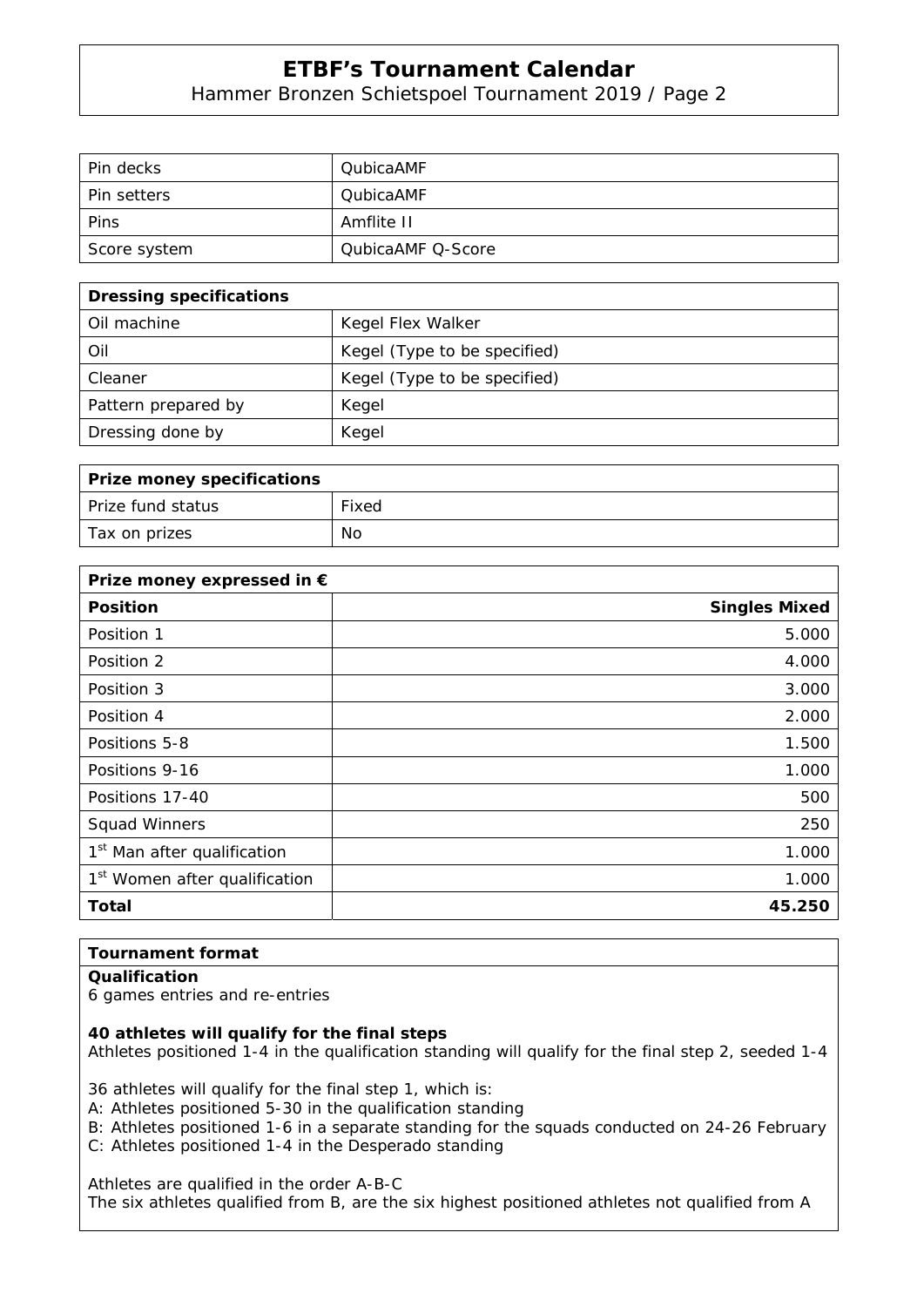Hammer Bronzen Schietspoel Tournament 2019 / Page 3

| Final step 1<br>36 athletes will play 6 games starting from scratch<br>Top 12 will qualify for the final step 2, seeded 5-16<br>Athletes not continuing will be ranked 17-40 according to their final positions in step 1                                                        |
|----------------------------------------------------------------------------------------------------------------------------------------------------------------------------------------------------------------------------------------------------------------------------------|
| Seeding for the final steps 2-3<br>In step 2, the athletes are seeded as presented above<br>In step 3, the athletes will be seeded according to a standing produced by the 8 two games<br>totals for athletes qualified from step 2                                              |
| Matching in the final step 2-4<br>In each of the steps 2-4, there will be 4 athletes in each pool.                                                                                                                                                                               |
| In step 2 the four pools will be composed as follows:<br>Pool 1 will include athletes seeded 1, 8, 9 and 16<br>Pool 2 will include athletes seeded 2, 7, 10 and 15<br>Pool 3 will include athletes seeded 3, 6, 11 and 14<br>Pool 4 will include athletes seeded 4, 5, 12 and 13 |
| In step 3 the two pools will be composed as follows:<br>Pool 5 will include athletes seeded 1, 4, 5 and 8<br>Pool 6 will include athletes seeded 2, 3, 6 and 7                                                                                                                   |
| In step 4 the one pool (7) will be composed by the 4 athletes qualified to the step.                                                                                                                                                                                             |
| Each pool will be assigned to a pair of lanes<br>Two games will be played in each step starting from scratch, total pin fall to count                                                                                                                                            |
| Final step 2<br>There will be 4 pools of 4 athletes<br>Top two from each pool will qualify for the final step 3<br>The remaining 8 athletes will be ranked 9-16 according to their scores in the step                                                                            |
| Final step 3<br>There will be 2 pools of 4 athletes<br>Top two from each pool will qualify for the final step 4<br>The remaining 4 athletes will be ranked 5-8 according to their scores in the step                                                                             |
| Final step 4<br>There will be 1 pool of 4 athletes<br>The athletes will be ranked 1-4 according to their scores in the step                                                                                                                                                      |
| <b>Tournament tie rules</b>                                                                                                                                                                                                                                                      |
| Qualification                                                                                                                                                                                                                                                                    |
| The highest positioned athlete will be the athlete scoring the highest last game. If a tie still<br>exists, the highest positioned athlete will be the athlete with the highest second last game etc.                                                                            |
| Desperado                                                                                                                                                                                                                                                                        |

A tie influencing who will qualify for the first final step will be broken by playing a 9<sup>th</sup> and 10<sup>th</sup> frame roll off, repeated until the tie is broken.

### **Final Step 1**

Ties influencing who will qualify for the final step 2 will be broken by playing a  $9<sup>th</sup>$  and  $10<sup>th</sup>$ frame roll off, repeated until the tie is broken. In all other tie situations in step 1, a procedure similar to the procedure for the qualification will be followed.

### **Final Step 2-3**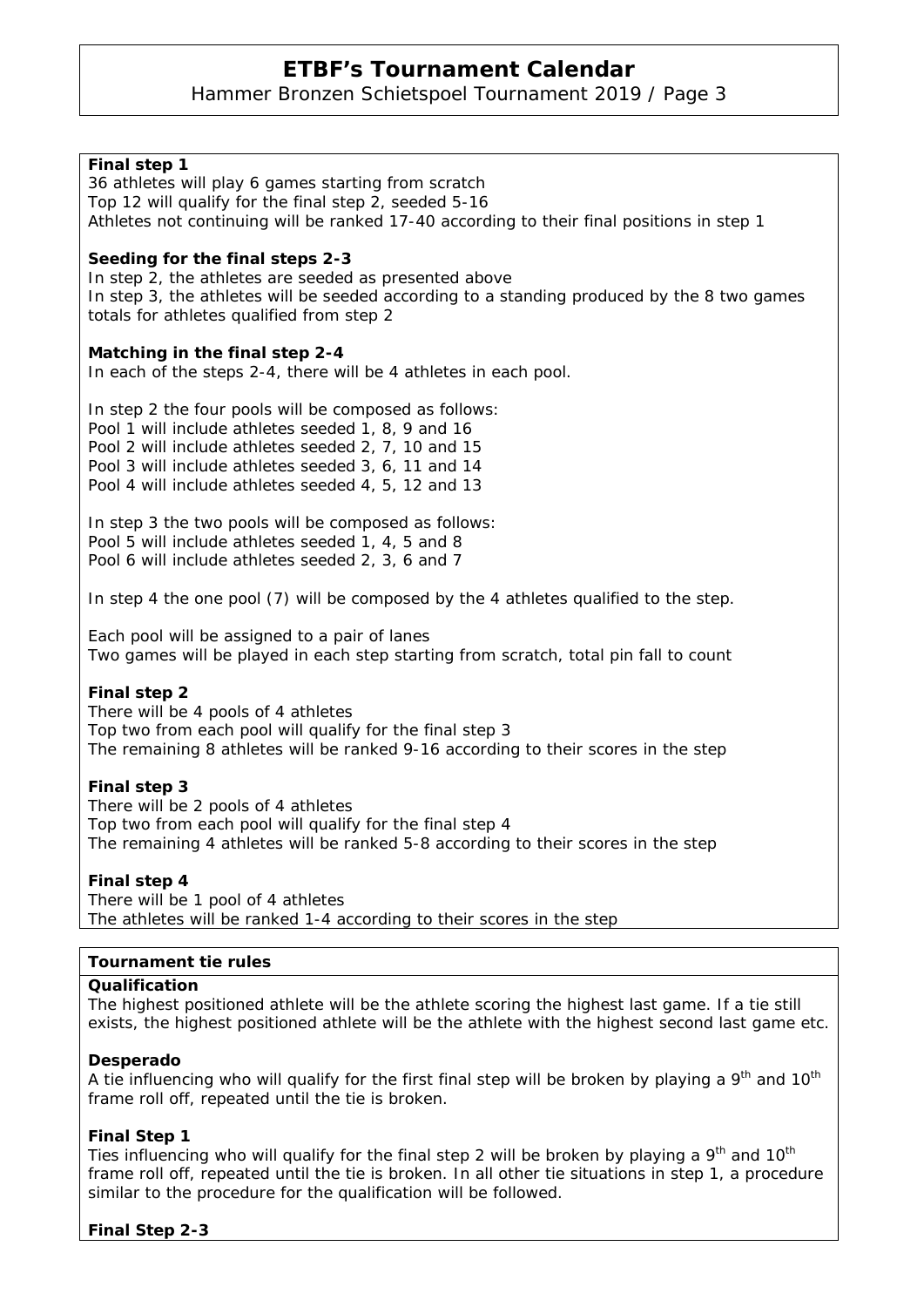### Hammer Bronzen Schietspoel Tournament 2019 / Page 4

Ties influencing who will qualify for the next final step will be broken by playing a  $9<sup>th</sup>$  and  $10<sup>th</sup>$ frame roll off, repeated until the tie is broken. For all other ties in the final step 2-3, the seeding number for the step will decide the order.

#### **Final Step 4**

Any tie will be broken by playing a  $9<sup>th</sup>$  and 10<sup>th</sup> frame roll off, repeated until the tie is broken.

| Lane assignments and lane movements |                                                                                      |  |  |  |  |
|-------------------------------------|--------------------------------------------------------------------------------------|--|--|--|--|
| Lane draws                          | Done by the management and witnessed by a neutral person                             |  |  |  |  |
| Athletes per pair in squads         | Four                                                                                 |  |  |  |  |
| Frequency of movement               | After each game                                                                      |  |  |  |  |
| Movement method                     | Left lane positioned athletes move left<br>Right lane positioned athletes move right |  |  |  |  |
| Number of lanes to move             | Two lanes in smaller squads and four lanes in bigger squads                          |  |  |  |  |

| <b>Booking policies</b>    |                                                                                                                                                       |  |  |  |  |
|----------------------------|-------------------------------------------------------------------------------------------------------------------------------------------------------|--|--|--|--|
| Booking restriction before | A maximum of three squads can be booked before the tour-<br>nament starts and maximum two of the bookings can be for<br>squads on Friday and Saturday |  |  |  |  |
| Booking restriction during | <b>None</b>                                                                                                                                           |  |  |  |  |
| Total number of bookings   | Unlimited                                                                                                                                             |  |  |  |  |
| Booking cancellations      | Possible                                                                                                                                              |  |  |  |  |
| Registration deadline      | 30 minutes before scheduled squad times                                                                                                               |  |  |  |  |

| Qualification squads and fees in $\epsilon$ |           |            |       |              |                      |        |  |  |  |
|---------------------------------------------|-----------|------------|-------|--------------|----------------------|--------|--|--|--|
| Squad                                       | Day       | Date       | Time  | <b>Spots</b> | $E$ fee <sup>1</sup> | Re fee |  |  |  |
| Squad 01                                    | Sunday    | 24.02.2019 | 11.00 | 48           | 120                  |        |  |  |  |
| Squad 02                                    |           |            | 15.00 | 48           | 160                  | 120    |  |  |  |
| Squad 03                                    | Monday    | 25.02.2019 | 20.00 | 48           | 160                  | 120    |  |  |  |
| Squad 04                                    | Tuesday   | 26.02.2019 | 20.00 | 48           | 160                  | 120    |  |  |  |
| Squad 05                                    | Wednesday | 27.02.2019 | 20.00 | 48           | 160                  | 120    |  |  |  |
| Squad 06                                    | Thursday  | 28.02.2019 | 15.00 | 48           | 160                  | 120    |  |  |  |
| Squad 07                                    |           |            | 19.00 | 48           | 160                  | 120    |  |  |  |
| Squad 08                                    | Friday    | 01.03.2019 | 11.00 | 48           | 160                  | 120    |  |  |  |
| Squad 09                                    |           |            | 15.00 | 48           | 160                  | 120    |  |  |  |
| Squad 10                                    |           |            | 19.00 | 48           | 160                  | 120    |  |  |  |
| Squad 11                                    | Saturday  | 02.03.2019 | 10.00 | 48           | 160                  | 120    |  |  |  |
| Squad 12                                    |           |            | 14.00 | 48           | 160                  | 120    |  |  |  |
| Squad 13                                    |           |            | 18.00 | 48           | 160                  | 120    |  |  |  |
| Desperado                                   |           |            | 21.30 |              | 50                   |        |  |  |  |

Athletes, who make their registrations before 31 December 2018 will receive a € 20 discount on their primary entry!

U21 bowlers and 50+ bowlers get a 50% discount on their entry fee in squad 5.

U21 bowlers are defined as athletes who have and will not yet reached the age of 21 on the